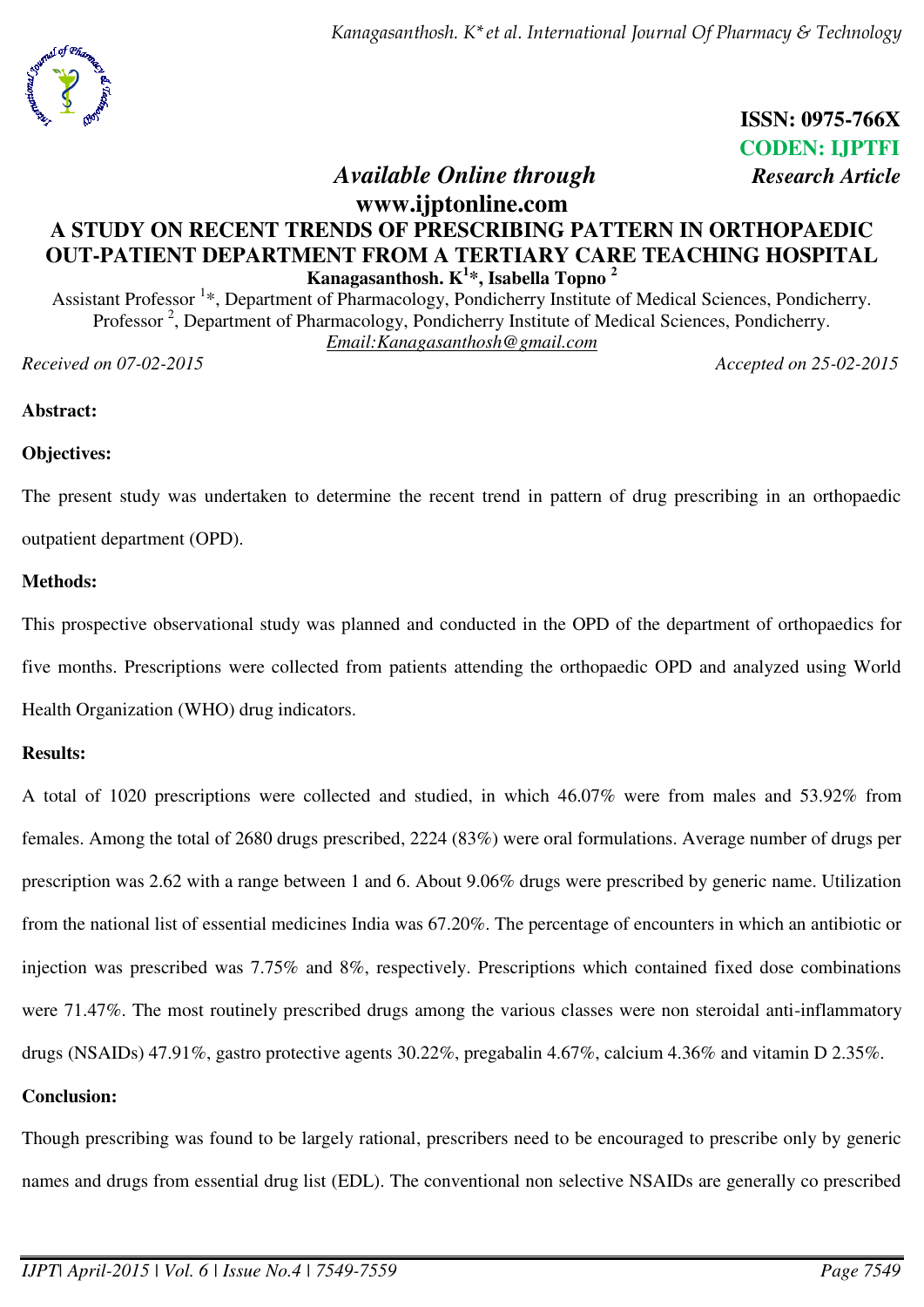adverse events. Prescribing pattern of Pregabalin and vitamin D has been increased.

#### **Key word:**

NSAIDs, Prescribing pattern, Pregabalin, WHO core drug use indicator.

#### **Introduction:**

Drug prescription pattern has been changing according to availability of newer drugs and various distantly among different geographical areas influenced by patient's characteristic, socioeconomic status, environmental influences and types of disease prevalence. Prescription instructions given by the doctor to the patient may be taken as a reflection of physician's attitude towards the disease and the role of drug in its treatment. Irrational prescription of a drug is a global problem. Bad prescribing habits lead to ineffective and unsafe treatment, exacerbation or prolongation of illness, distress and harm to the patient, and higher cost<sup>1</sup>.

with gastro protective drugs. Use of selective COX-2 inhibitors (Coxibs) was almost zero, anticipating cardiovascular

To create awareness about irrational use of drugs, it is mandatory to audit the prescription frequently and provide feedback to the prescriber to suggest modification in prescribing pattern to make medical care rational and costeffective  $2$ . Rational use of drugs is based on use of right drug, right dosage at right cost which is well reflected in the world health organization (WHO) definition: "Rational use of drugs requires that patients receive medications appropriate to their clinical needs, in doses that meet their own individual requirements for an adequate period of time, at the lowest cost to them and their community<sup>3</sup>. To improve the overall drug use, especially in developing countries, international agencies like World Health Organization (WHO) and International Network for Rational Use of Drugs (INRUD) have recommended standard drug use indicators  $[4, 5]$ .

Drug utilization studies are continuing programmes that review, analyze and interpret the pattern of drug use against pre-determined standards. This drug utilization study was conducted to study the recent trend of drug prescribing in an orthopaedic outpatient department.

#### **Materials and Methods:**

It was a hospital based prospective observational study, planned and conducted over a period of 5 months from July 2014 to November 2014 in the department of orthopaedics outpatient department at Pondicherry Institute of Medical Sciences, Pondicherry. Prescriptions were daily collected from the patients of both sex and all ages who attended the orthopaedic outpatient department. Institutional ethical committee approval was obtained prior to the study procedure.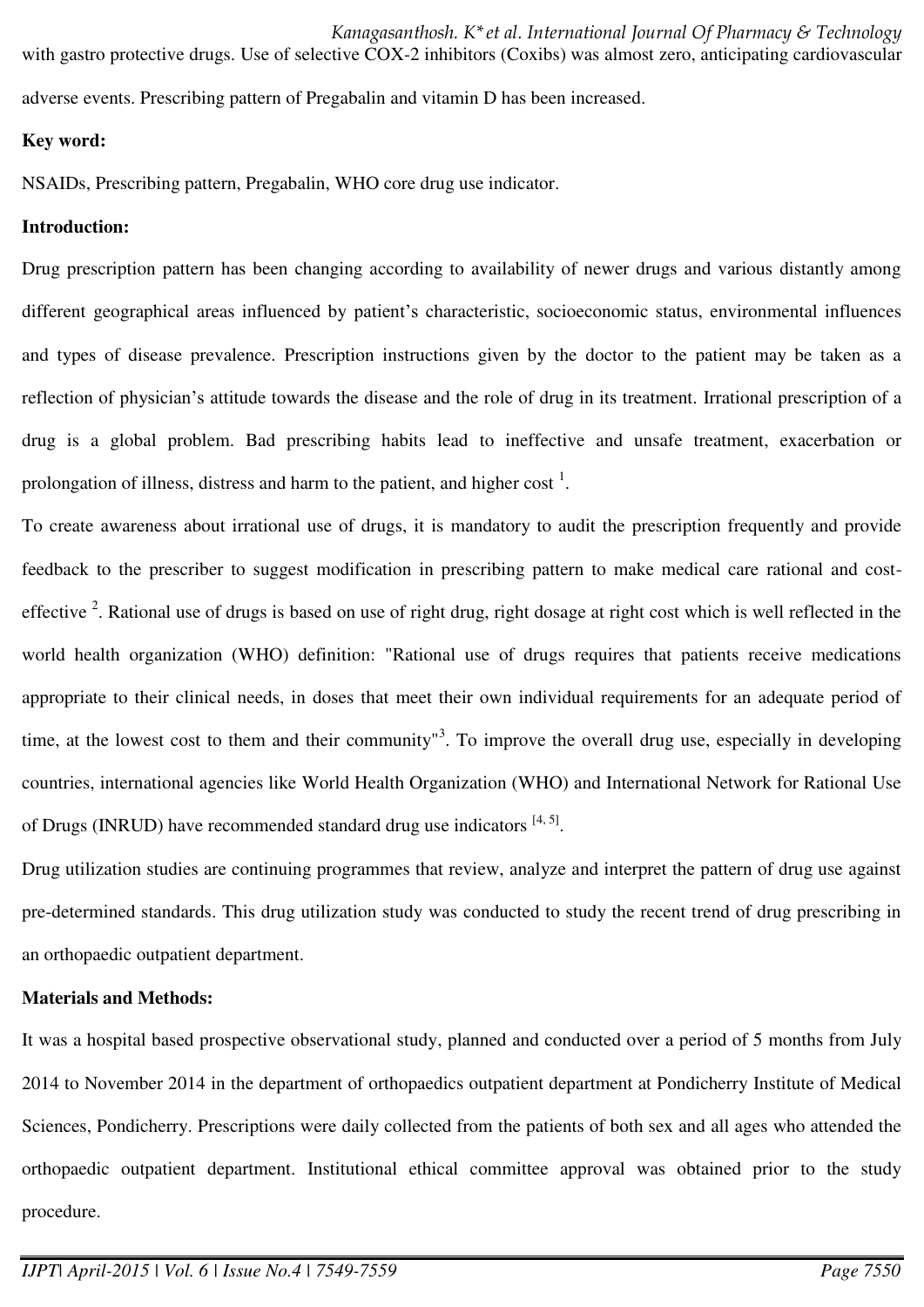*Kanagasanthosh. K\*et al. International Journal Of Pharmacy & Technology*  Prescriptions were analyzed under the following headings:

- $\bullet$  WHO prescribing indicators such as<sup>1</sup>: (1) average number of the drugs per prescription, (2) percentage of the drugs prescribed by generic name, (3) percentage of encounters in which an antibiotic was prescribed, (4) percentage of encounters with an injection was prescribed, (5) percentage of the drugs prescribed from an essential drug list
- Various classes of drugs prescribed
- $\div$  Fixed dose combination (FDC)
- Most commonly prescribed Non Steroidal Anti-inflammatory Drugs (NSAIDs) and gastro protective agents.

**Statistical methods**: Data were entered and analyzed using Microsoft Excel 2007.

#### **Results:**

In a five months period of study, a total of 1020 prescriptions were collected and analyzed. Among the 1020 prescriptions, a total of 2680 drugs were prescribed, in which 46.07% were males and 53.92% were females. Age and gender wise distribution of demographic profiles have been described in Figure 1. Majority of the orthopaedic patients were observed in the age group of 31 to 49 years with female predominant.

**Figure 1: Age & gender wise distribution of orthopaedic cases:** 



WHO prescribing indicator analysis shows that among the total drugs prescribed, 2224 (83%) were oral formulations and 410 were topical applications. Average number of drugs per prescription was 2.62 with a range between 1 and 6. About 243(9.06%) drugs were prescribed by generic name. Utilization from the national list of essential medicine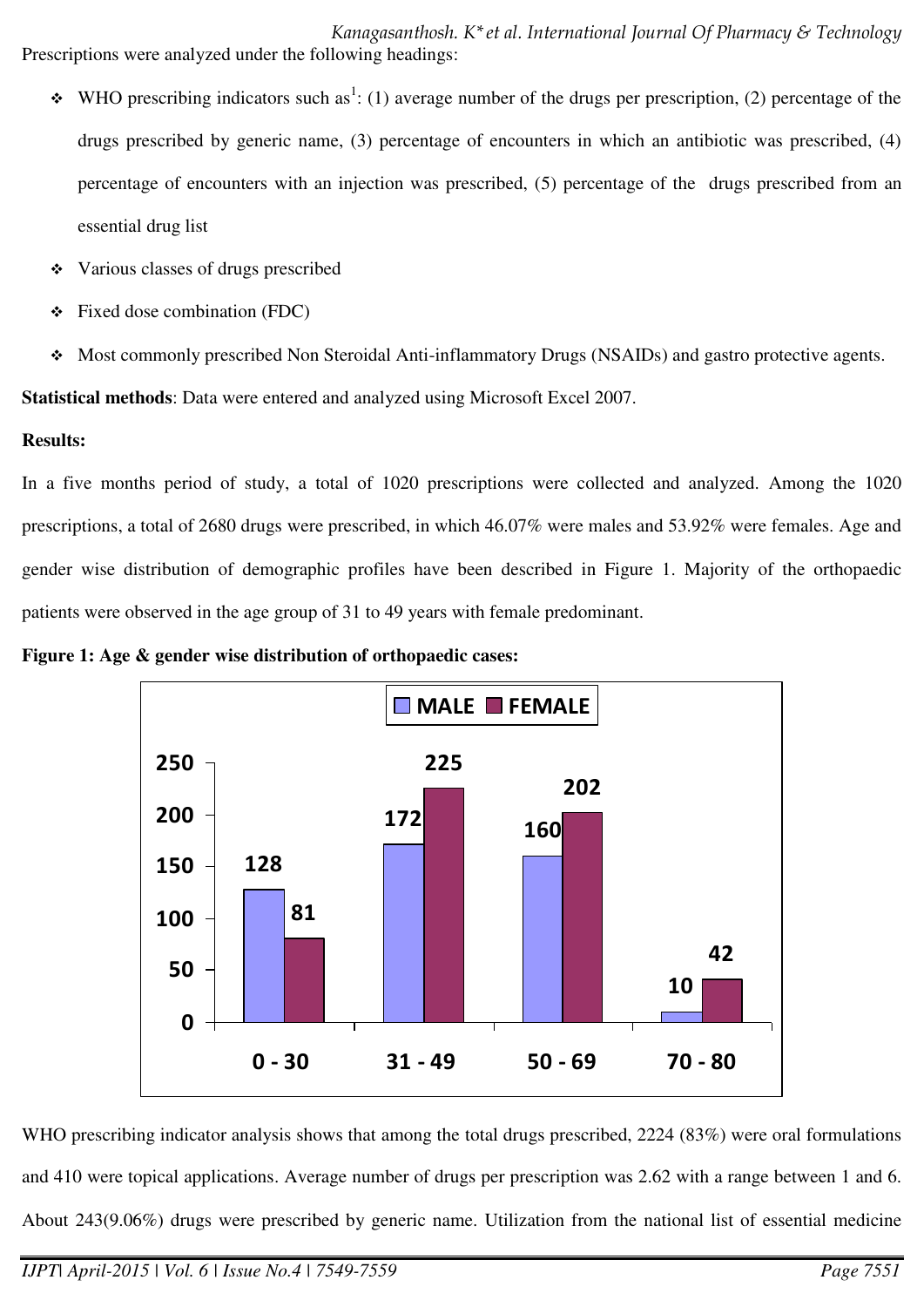(7.75%) and an injection was prescribed in 81 patients encounters (8%), which was shown in Table 1.

#### **Table-1: Drug usage pattern in orthopaedic patients.**

| <b>Prescribing Indicators assessed</b>                                     | <b>Results</b> |
|----------------------------------------------------------------------------|----------------|
|                                                                            |                |
| Total number of prescriptions analyzed                                     | 1020           |
| <b>Total number of drugs prescribed</b>                                    | 2680           |
| Average number of drugs per prescription                                   | 2.62           |
|                                                                            | $(1-6$ drugs)  |
| Percentage of drugs prescribed by generic name                             | 243/2680       |
|                                                                            | $(9.06\%)$     |
| Percentage of drugs prescribed from essential drug list                    | 1801/2680      |
|                                                                            | $(67.20\%)$    |
| Percentage of encounters in which antibiotic prescribed                    | 79/1020        |
|                                                                            | (7.75%)        |
| Percentage of encounters in which injection prescribed                     | 81/1020        |
|                                                                            | $(8\%)$        |
| <b>of</b><br>prescription<br>contain<br><b>Fixed</b><br>Percentage<br>dose | 729/1020       |
| combination                                                                | (71.47%)       |

Table 2: shows the overall drugs prescribed were, Nonsteroidal anti-inflammatory drugs 1284 (47.91%) followed by antiulcer drugs 810 (30.22%), opioid analgesic 106 (3.95%), anti-inflammatory enzymes 57 (2.12%), calcium 117 (4.36%), Vitamin D granules 63(2.35%), Pregabalin 125 (4.67%), antibiotics 79 (2.94%), methylcobalamin 77 (2.87%) and multivitamin mineral drugs of 92 (3.43%).

#### **Table-2: Various drugs prescribed in orthopaedic OPD.**

| <b>Name of the drug</b> | <b>Frequency of</b><br>prescription | <b>Percentage</b><br>$(\%)$ |
|-------------------------|-------------------------------------|-----------------------------|
| <b>NSAIDs</b>           | 1284                                | 47.91%                      |
| Anti ulcer drugs        | 810                                 | 30.22%                      |
| Pregabalin              | 125                                 | 4.67%                       |
| Calcium                 | 117                                 | 4.36%                       |
| <b>Opioid analgesic</b> | 106                                 | 3.95%                       |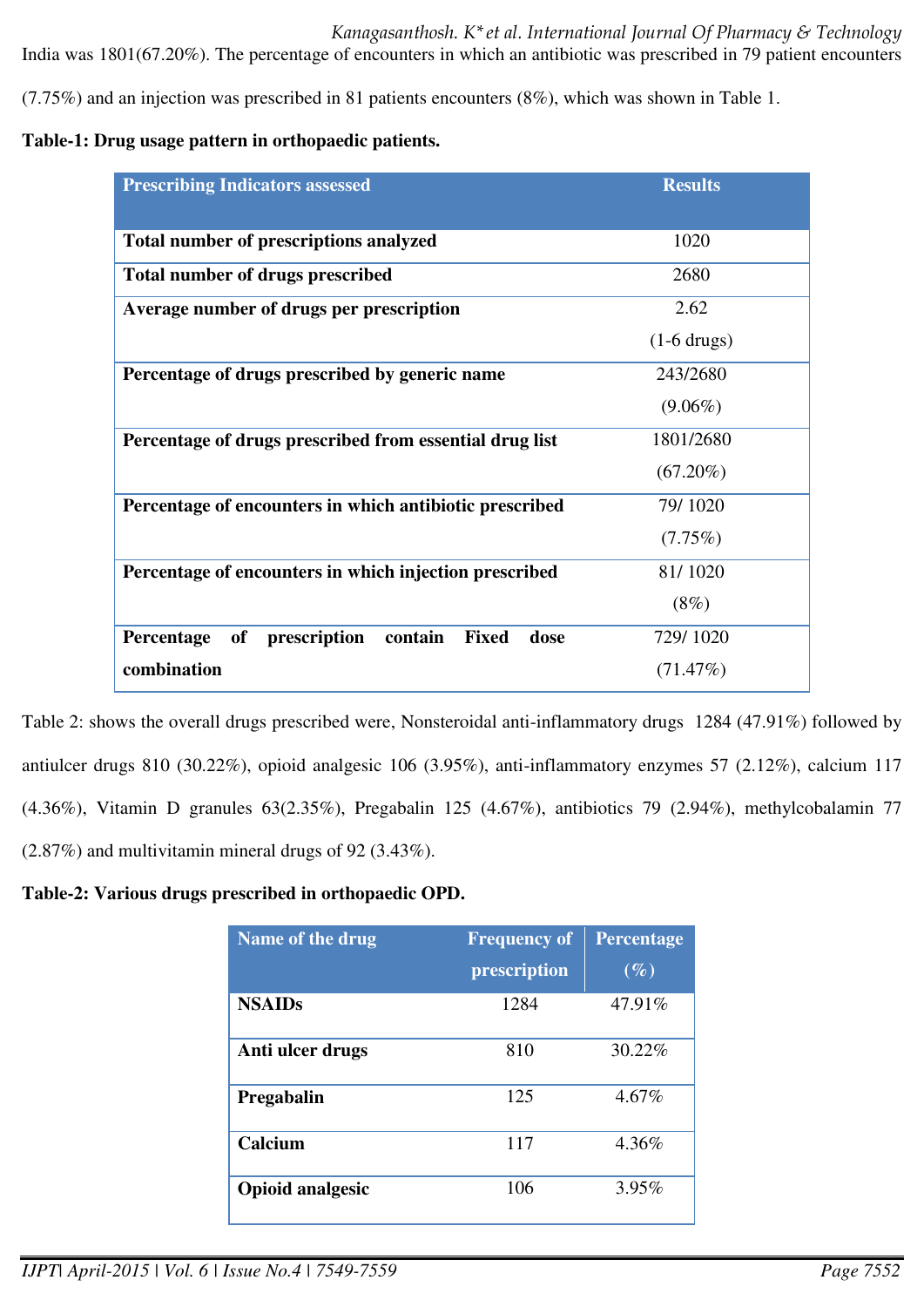|                             |    | ruma judan nosma re-de ali medi manomal journale e |
|-----------------------------|----|----------------------------------------------------|
| <b>Multivitamin mineral</b> | 92 | 3.43%                                              |
| <b>Antibiotics</b>          | 79 | 2.94%                                              |
| Methylcobalamin             | 77 | 2.87%                                              |
| <b>Vitamin D granules</b>   | 63 | 2.25%                                              |
| <b>Anti-inflammatory</b>    | 57 | 2.12%                                              |
| enzymes                     |    |                                                    |

*Kanagasanthosh. K\*et al. International Journal Of Pharmacy & Technology* 

% calculated from a total of 2680 drugs.

A total of 729 (71.47%) of fixed dose combinations were used, which was shown in Table 3. The commonly prescribed drugs were aceclofenac plus paracetamol prescribed to 485 patients, diclofenac plus paracetamol plus chlorzoxazone prescribed to 102 patients, chymotrypsin plus trypsin prescribed to 57 patients, aceclofenac plus paracetamol plus chlorzoxazone were prescribed to 23 patients, followed by ibuprofen plus paracetamol to 20 patients and aceclofenac plus serratiopeptidase were prescribed to 16 patients.

**Table-3: Fixed dose combination used in orthopaedic patients.** 

| <b>Combinations used</b>                | Frequency of prescription $(\%)$ |
|-----------------------------------------|----------------------------------|
| Aceclofenac + Paracetamol               | 485 (47.54%)                     |
|                                         |                                  |
| Diclofenac+ Paracetamol + Chlorzoxazone | $102(10\%)$                      |
| Aceclofenac+Paracetamol+ Chlorzoxazone  | 23(2.25%)                        |
| <b>Ibuprofen</b> + Paracetamol          | 20(1.96%)                        |
| <b>Aceclofenac + Serratiopeptidase</b>  | $16(1.56\%)$                     |
| Trypsin + Chymotrypsin                  | 57 (5.58%)                       |
| <b>Amoxicillin + Clavulanate</b>        | 14(1.37%)                        |
| <b>Ibandronate + Calcium</b>            | 12(1.17%)                        |

#### % Consumptions out of 1020 prescription

Most commonly prescribed NSAIDs were aceclofenac with fixed dose combination and diclofenac with fixed dose combination followed by indomethacin prescribed to 73 patients, paracetamol to 67 patients and nimesulide to 24 patients. The gastro protective agents prescribed were H2antagonist ranitidine (51.47%) and proton pump inhibitors (PPIs) (27.94%) were omeprazole, pantoprazole and rabeprazole, which was shown in Table 4 and5.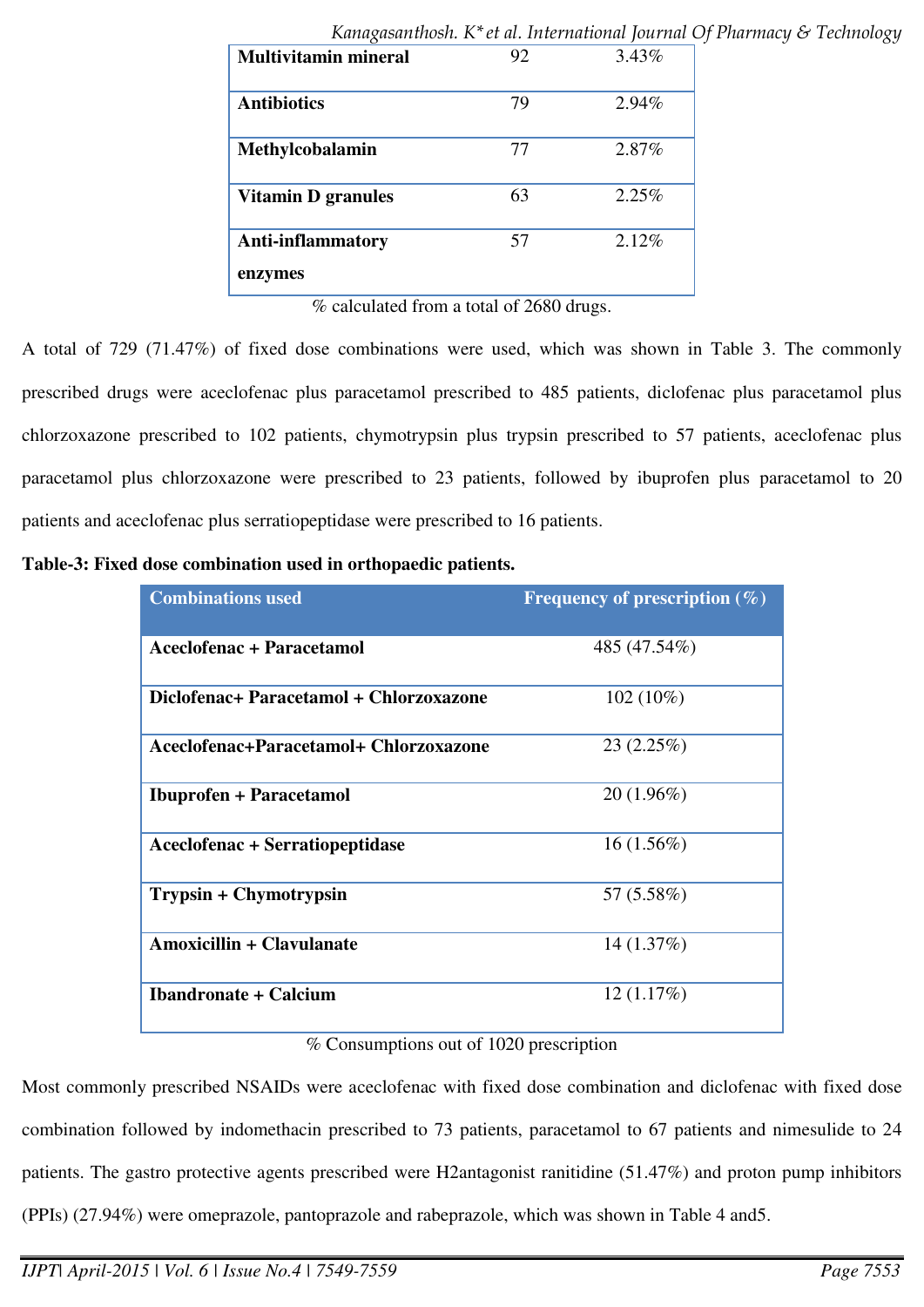**Table-4: Commonly prescribed NSAIDs.** 

| <b>Name of the drugs</b>     | Frequency of prescription $(\%)$ |
|------------------------------|----------------------------------|
| <b>Aceclofenac with FDC</b>  | 524 (51.37%)                     |
| Diclofenac with FDC          | $102(10\%)$                      |
| <b>Indomethacin</b>          | 73 (7.15%)                       |
| Paracetamol                  | 67(6.56%)                        |
| <b>Diclofenac</b>            | 52 (4.90%)                       |
| <b>Nimesulide</b>            | 24 (2.35%)                       |
| <b>Ibuprofen with FDC</b>    | $20(1.96\%)$                     |
| Lornoxicam                   | 08 (0.78)                        |
| <b>Piroxicam</b>             | 02(0.19)                         |
| <b>Parenteral Diclofenac</b> | $37(3.62\%)$                     |
| <b>Topical NSAIDs</b>        | 375 (36.76%)                     |

% Consumptions out of 1020 prescription

**Table-5: Commonly prescribed anti ulcer drugs.** 

| Name of the drug   | <b>Frequency of prescription (%)</b> |
|--------------------|--------------------------------------|
|                    |                                      |
| <b>Ranitidine</b>  | 525 (51.47%)                         |
| <b>Omeprazole</b>  | 122 (11.96%)                         |
| Pantoprazole       | $92(9.01\%)$                         |
| <b>Rabeprazole</b> | 71 (6.96%)                           |

% Consumptions out of 1020 prescription

The antibiotic prescribed were 7.75%, among it cefixime 21 (2.05%) was frequently prescribed followed by ciprofloxacin 15 (1.47%), amoxicillin plus clavulanate was 14 (1.37%) and clindamycin 7 (0.68%). Parenteral methylprednisolone was prescribed to 3.72% and bisphosphonates like alendronate (0.39%) and Ibandronate (1.47%) were also prescribed, which was shown in Table 6 & 7.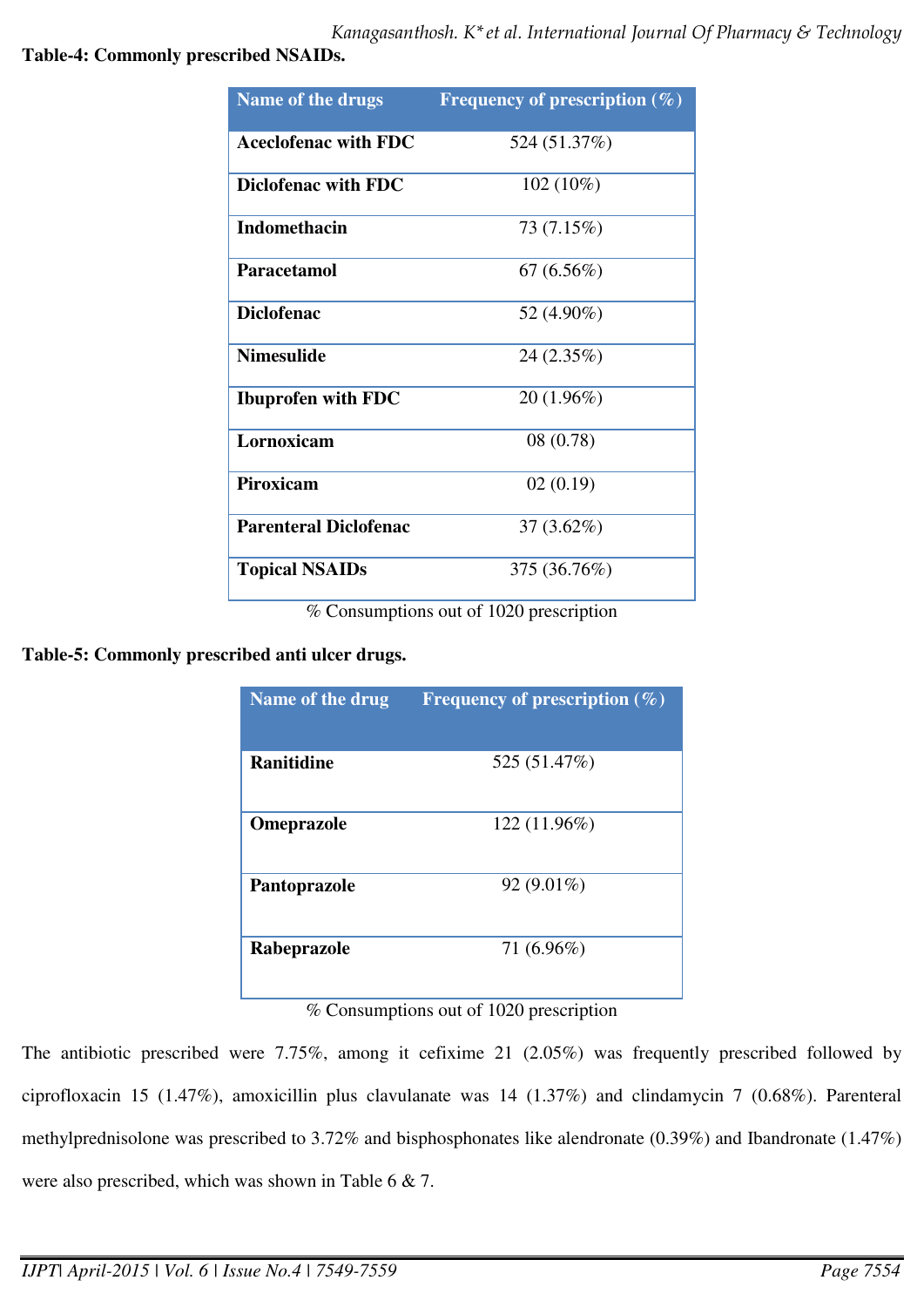*Kanagasanthosh. K\*et al. International Journal Of Pharmacy & Technology* 

## **Table-6: Frequently prescribed antimicrobial agents.**

| <b>Dosage form</b> | <b>Drug</b>               | <b>Frequency of prescription</b> |
|--------------------|---------------------------|----------------------------------|
| Oral               | Cefixime                  | 21(2.05%)                        |
|                    | Ciprofloxacin             | 15(1.47%)                        |
|                    | Amoxicillin + Clavulanate | 14(1.37%)                        |
|                    | Clindamycin               | 07 $(0.68\%)$                    |
|                    | Amoxicillin               | 03(0.29%)                        |
| <b>Parenteral</b>  | Amikacin                  | 05(0.49%)                        |
| <b>Topical</b>     | Neomycin/Polymyxin        | 14 (1.37%)                       |
|                    | Povidone Iodine           | 04 $(0.39\%)$                    |

% Consumptions out of 1020 prescription

# **Table-7: Other drugs prescribed in orthopaedic OPD.**

| <b>Dosage form</b> | <b>Drug</b>        | <b>Frequency of prescription</b> |
|--------------------|--------------------|----------------------------------|
| <b>Parenteral</b>  | Methylprednisolone | 38 (3.72%)                       |
| Oral               | Alendronate        | 04 $(0.39\%)$                    |
|                    | <b>Ibandronate</b> | 15(1.47%)                        |

% Consumptions out of 1020 prescription

# **Discussion:**

In our present study more female patients (53.92%) visited the orthopaedic outpatient department and most of them were in the age group of 31 to 49years (41%) followed by (36.73%) in the age group of 50 to 69. With regard to the average number of drugs per prescription, the value in our study was 2.62, this finding is not acceptable compared with the standard  $(1.6 - 1.8)$  derived value from WHO<sup>6</sup>. However, this finding is similar to other studies conducted in India, the values ranging from 2.47 to 3.23  $[7, 8]$  which was justified in this study. It is preferable to keep the number of drugs per prescription as low as possible since poly pharmacy leads to increased risk of drug interactions, increased hospital cost and errors of prescribing<sup>9</sup>.

The percentage of drugs prescribed by generic name was just 9.06%, which is very much less than the standard value of (100%)<sup>6</sup>, which indicates brand names are more popular among practitioners and they are directly influenced by various drug company representatives for undue favours. Similar hospital based study carried out by Sheikh Ubedulla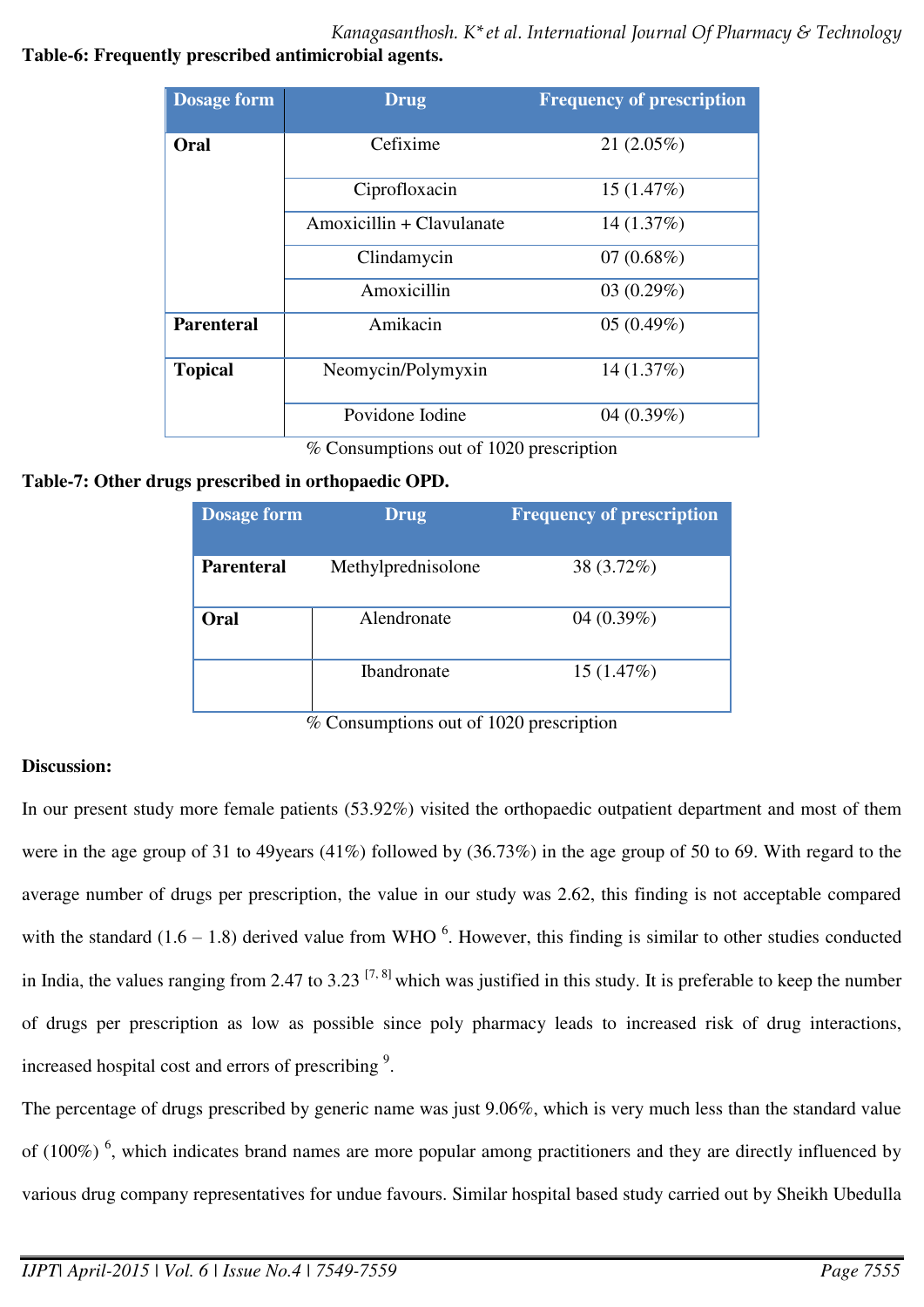et al from Khammam<sup>7</sup> and Balbir et al from Haryana<sup>10</sup>, reported to only 4.25% and 4.16% respectively, which is low compared to the standard and to our findings. A generic drug (generic drugs, short: generics) is a drug defined as "a drug product that is comparable to brand/reference listed drug product in dosage form, strength, route of administration, quality and performance characteristics, and intended use." $11$ . Thus, we must educate and encourage our medical practitioners to adhere strictly to generic name for prescription. Prescribing by generic name also facilitate cheaper treatment for the patients.

In our study the percentage of encounters in which an antibiotic was prescribed to be 7.75%, which is acceptable and less than the standard value (20.0% - 26.8%), derived to be ideal  $^6$ . Study conducted by Prerna Upadhyaya et al from Jaipur showed the higher percentage of antibiotic prescription  $(63.33\%)$  <sup>12</sup>. This results revealed the importance of the judicial use of antibiotic to prevent emergence of resistance and ideal to use after culture and sensitivity. The percentage of encounters in which an injection was prescribed in our study was 8%, which is acceptable and less than the standard value (13.4% - 24.1%) derived to serve as ideal<sup>6</sup>. Minimum use of injections is preferred and this reduces the risk of infection through parenteral route and cost incurred in therapy <sup>13</sup>.

In this study the percentage of drugs prescribed from the national essential drug list was 67.20%, though it was comparable with other Indian studies  $[10, 13]$  but was still on lower side when compare to standard  $(100\%)$ <sup>6</sup>. Hence we should encourage our medical practitioners to understand the importance of prescribing from essential drug list. About 71.47% prescriptions contained fixed dose combinations, which is comparatively less than other similar studies <sup>10</sup>. The routine use of FDCs is irrational, inappropriate use of unwanted drugs in the combination may lead to adverse effect or drug interactions. Judicial use of FDCs should be avoided unless necessary.

In the orthopaedic prescription, the most commonly prescribed drugs were NSAIDs followed by antiulcer drugs. These findings were similar to other studies conducted in orthopaedic OPD  $^{[7, 14]}$ . Among the NSAIDs both the classes of selective and non selective NSAIDs were prescribed in our present study, yet none of the prescription contains any selective COX-2 inhibitors as a therapeutic drug. Assuming better safety profile for COX-2 selective inhibitors than non selective NSAIDs, the COX-2 inhibitors were developed and became very popular few years back. The withdrawal of rofecoxib and valdecoxib by the manufacturing company for causing cardiovascular side effects has probably changed the prescribing pattern of NSAIDs<sup>15</sup>. However, the results of present study points towards the reversal of trend back to the use of selective or non selective NSAIDs than selective COX-2 inhibitor.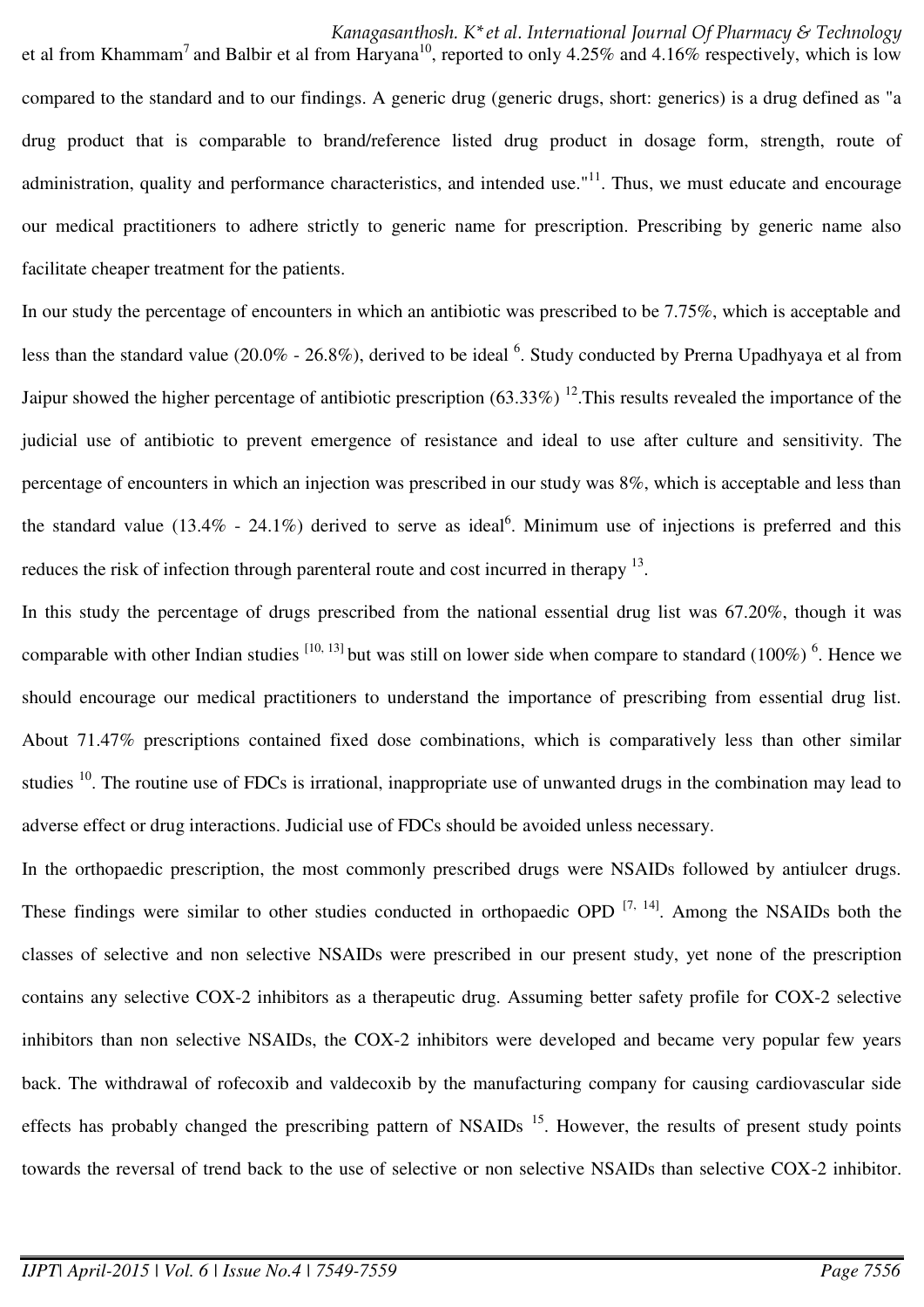Even though novel generic drugs of selective COX-2 inhibitors have been available, anticipating the severe adverse effect caused by other Coxibs, their use has been reduced in clinical practice.

Almost 79.41% prescriptions were co-prescribed with NSAIDs and gastro protective agents. The most common gastro protective agent was ranitidine (51.47%), followed by proton pump inhibitor (27.94%). Even though PPIs produce more sustained acid suppression and promote ulcer healing as compared to ranitidine, the cause for increased ranitidine use may be due to cost effective factor.

Pregabalin a novel antiepileptic drug which also used in neuropathic pain has been playing a therapeutic role in orthopaedic department<sup>16, 18</sup>. In our study the pregabalin prescription was almost 4.67%, which was the 3<sup>rd</sup> most commonly prescribed drug following NSAIDs and antiulcer drugs. The reason for increased frequency of prescription could be an adjuvant pain reliever in orthopaedic patients, as most of the patient would be suffering from pain of various etiologies. It can be justified, if we compare with many Pregabalin studies, which shows in the treatment of refractory neck pain under routine medical practice a study by Florez-Garcia et al  $^{17}$ , an another study by Takahashi et al <sup>18</sup> revealed the combination of NSAIDs with Pregabalin results in lower incidence of spinal surgery for treatment of leg symptoms within first year of therapy. So, this finding may be an eye opener for medical practitioner to prescribe pregabalin for all sort of pain reliever but, still it requires many studies to confirm the findings.

In our study 2.35% of prescriptions contain Vitamin D granules. The role of Vitamin D in therapeutic prescription has been increasing in recent era, which is supported by 3 studies being done by Patton M et al  $^{19}$ , Maier GS et al  $^{20}$ , and Nathan Gray <sup>21</sup>. With this back ground information, the importance of prescribing Vitamin D has been emerged as add on drug in orthopaedic department, yet many prospective observational study required to confirm the findings.

#### **Conclusion:**

Our study reveals much new information to the medical practitioners in the prescribing practice. Percentage of encounter with an antibiotic and an injection were found to be adhering to the standard recommended by WHO. On the other hand, poly pharmacy, generic prescribing and prescribing from national essential drug list were found to be a problem in this study and shows deviation from standard WHO recommendation. Though prescribing was found to be largely rational, prescribers need to be encouraged to prescribe only by generic names and drugs from EDL. Anticipating severe adverse effect caused by Coxibs, the results of present study points towards the reversal of trend back to the use of selective or non selective NSAIDs than selective COX-2 inhibitor. NSAIDs were commonly co-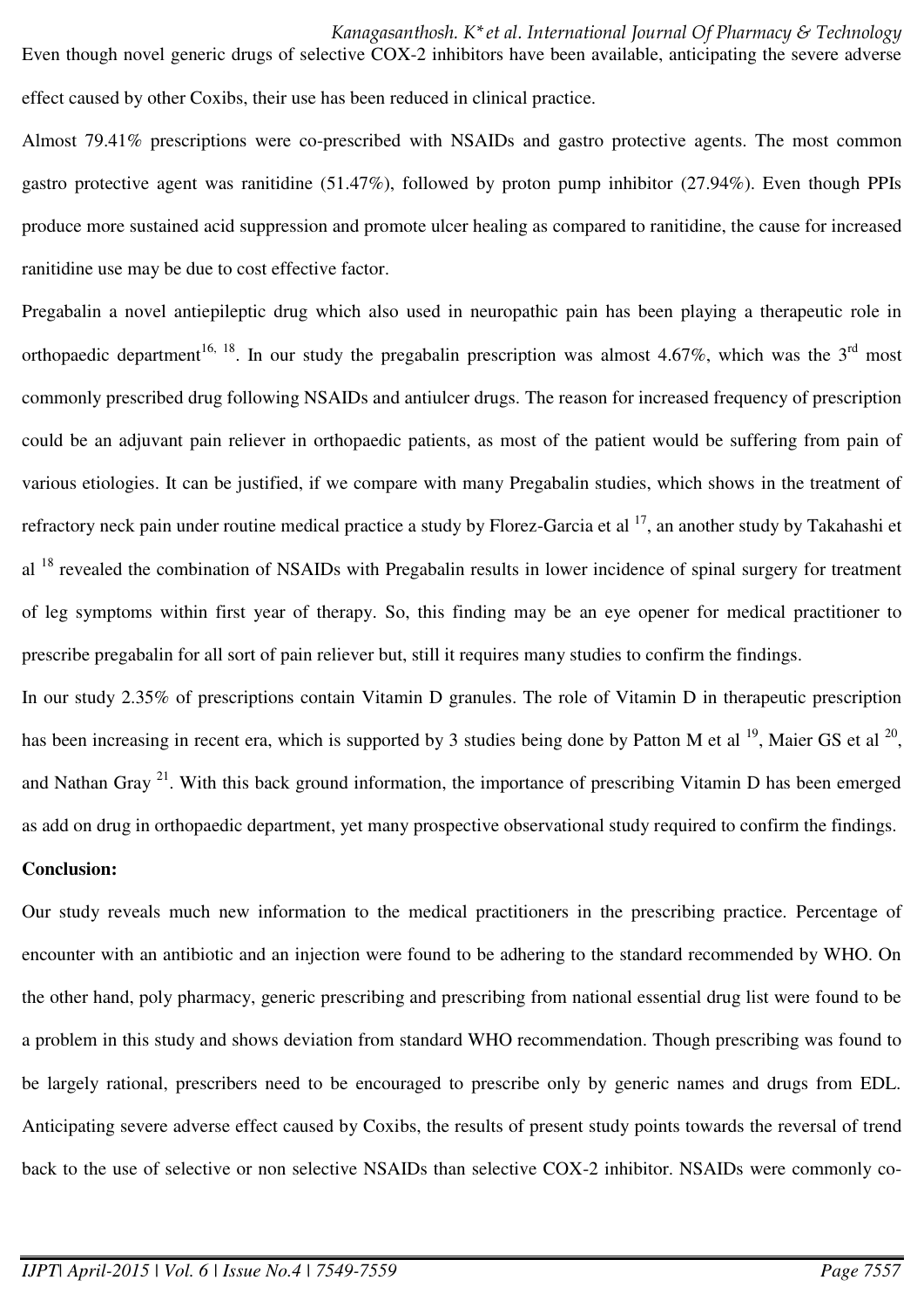*Kanagasanthosh. K\*et al. International Journal Of Pharmacy & Technology*  prescribed with gastro protective agents, in which ranitidine was the most common gastro protective preferred with

NSAIDs. On the other hand prescribing practice of Pregabalin found to be increased in this study.

### **References:**

- 1. Desalegn: Assessment of drug use pattern using WHO prescribing indicators at Hawassa University teaching and referral hospital, south Ethiopia: a cross-sectional study. BMC Health Services Research, 2013 13:170.
- 2. Rode SB, Ajagallay RK, Salankar HV, Sinha U. A study on drug prescribing pattern in psychiatry out-patient department from a tertiary care teaching hospital. Int J Basic Clin Pharmacol, 2014; 3: 517-22.
- 3. WHO. Model list of essential drugs. Geneva: World Health Organization, (1988).
- 4. WHO. How to Investigate Drug Use in Health Facilities: selected Drug Use Indicators, WHO/DAP/93. Volume. 1. Geneva: World Health Organisation; 1993:1-87.
- 5. WHO. Drugs and Therapeutics Committees A Practical Guide. Geneva: World Health Organization; 2003.
- 6. Isah AO, Ross-Degnan D, Quick J, Laing R, Mabadeje AFB: The development of standard values for the WHO drug use prescribing indicators. ICUM/EDM/ WHO. [http://archives.who.int/prduc2004/rducd/ICIUM\\_Posters/1a2\\_txt.htm.](http://archives.who.int/prduc2004/rducd/ICIUM_Posters/1a2_txt.htm)
- 7. Sheikh ubedulla, Chandra Sekhar N, Jayasree T, Shankar J, Kotipalli Rohit. Prescription tends in department of orthopaedics at tertiary care teaching hospital, Journal of Chemical and Pharmaceutical Research. 2013, 5(11): 512-517.
- 8. Mhetre NA, Bodhankar SL, Pandit VA, Zambare GN. Study of pattern of drug usage in an urban area. Indian J Pharmacol, 2003; 35: 316-317.
- 9. Pradhan SC, Shewade DG, Tekur U, Zutshi S, Pachiappan D, Dey AK, et al. Changing pattern of antimicrobial utilization in an Indian teaching hospital. Int J Clin Pharmacol Ther Toxicol. 1990; 28(8):339-43.
- 10. Balbir K, Rani W. Prescription audit for evaluation of prescribing pattern of the doctors for rational drug therapy in a tertiary care hospital. Journal of Drug Delivery & Therapeutics; 2013, 3(5), 77-80.
- 11. "Generic Drugs", Center for Drug Evaluation and Research, U.S. Food and Drug Administration. www.medterms.com: definition of generic drug.
- 12. Upadhyaya P, Jain S, Khan ZY, Abhijeet K. Assessment of prescription pattern in a private teaching hospital in India. International Journal of Pharma Sciences, Vol. 3, No. 3 (2013): 219-222.